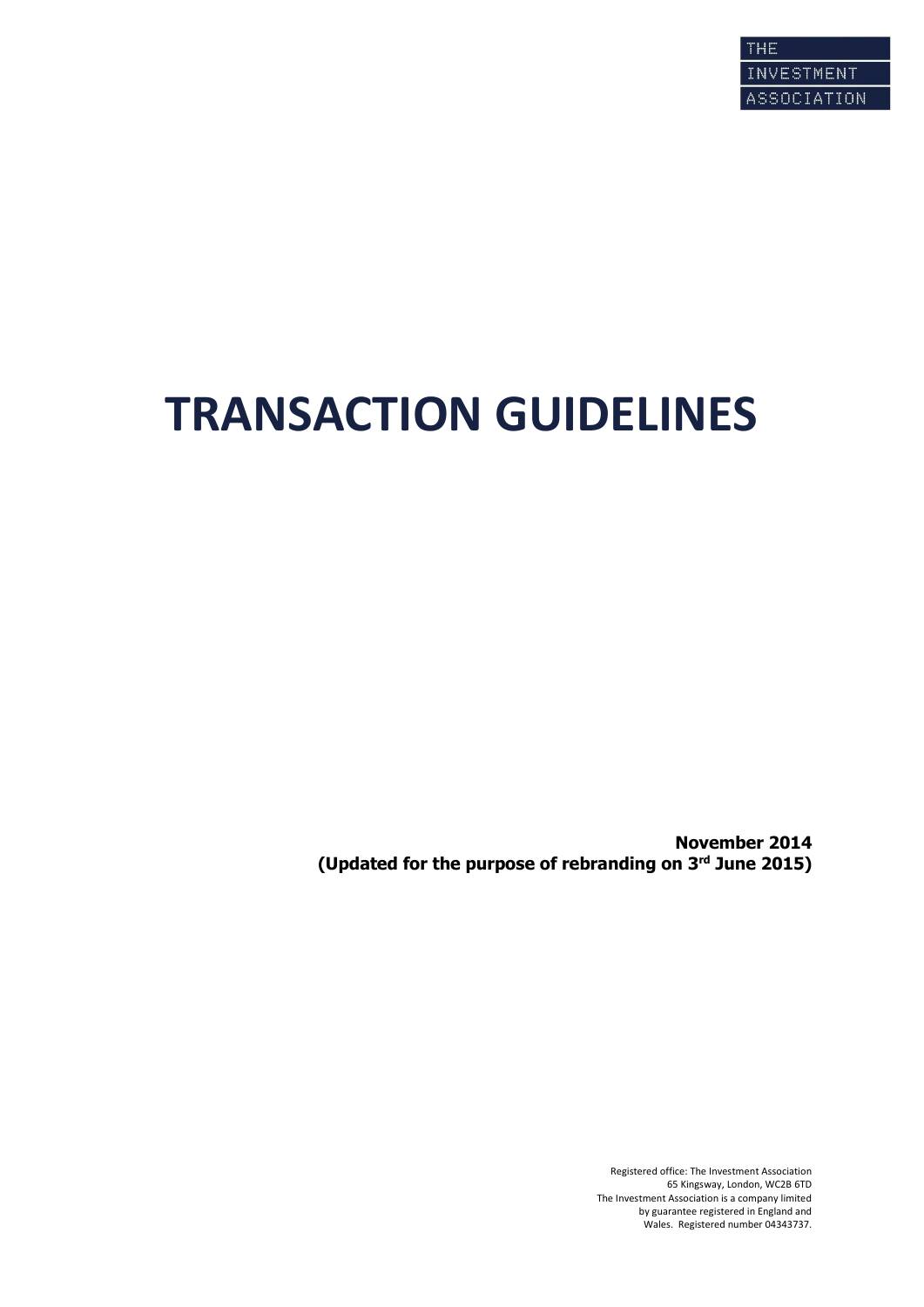Following the merger of ABI Investment Affairs with the IMA on 30<sup>th</sup> June, 2014, the enlarged Investment Management Association (IMA), which was renamed The Investment Association in January 2015, has assumed responsibility for guidance previously issued by the ABI.

This guidance sets out the expectations and views of The Investment Association's members as institutional investors on various aspects of equity capital market transactions. These views build on the key recommendations published in the ABI's 'Encouraging Equity Investment' Report, July 2013, and 'Improving Corporate Governance and Shareholder Engagement', July 2013.

The guidance below is structured under the three headings of "Initial Public Offerings" (IPOs), "Secondary Offerings", and "Corporate Governance during Corporate Transactions".

## **1. INITIAL PUBLIC OFFERINGS (IPOs)**

## **1.1 Syndicate Size**

Syndicates provide the required access and distribution to an investor base, which will ultimately make up a stable shareholder register for a company undergoing an IPO. Maintaining a balance between achieving depth of distribution to a wide range of investors and avoiding duplication of investor opinion from across and within the various categories is essential to an efficient IPO process.

- 1.1.1 The Investment Association believes that, as a rule of thumb, no more than three book-runners should be appointed for large transactions (i.e. above £250m excluding any over-allotment option). Below this issue size, there should generally be no more than two book-runners.
- 1.1.2 Issuers should ensure that any additional members of the syndicate are included based on their sector expertise or distributional reach.
- 1.1.3 We discourage the inclusion of syndicate members who are present solely on the basis of past or future services to the issuer or vendors. Nonetheless, we acknowledge that vendors and/or companies may occasionally need to appoint more banks to the syndicate due to on-going relationships. In these instances, companies should clearly specify the roles and responsibilities of each syndicate member, including those with entirely passive roles in relation to the transaction.
- 1.1.4 Issuers, with the assistance of independent advisers if appropriate, should scrutinise the allocations carefully, to ensure that shares are being distributed to those most likely to be long-term shareholders.
- 1.1.5 We encourage issuers and vendors to consider including a retail tranche when listing in the Premium segment.

#### **1.2 Fees**

IPO fees in the UK vary widely depending on a number of factors, including size of issue; size of company; identity of vendor; complexity of the transaction; likely breadth of distribution;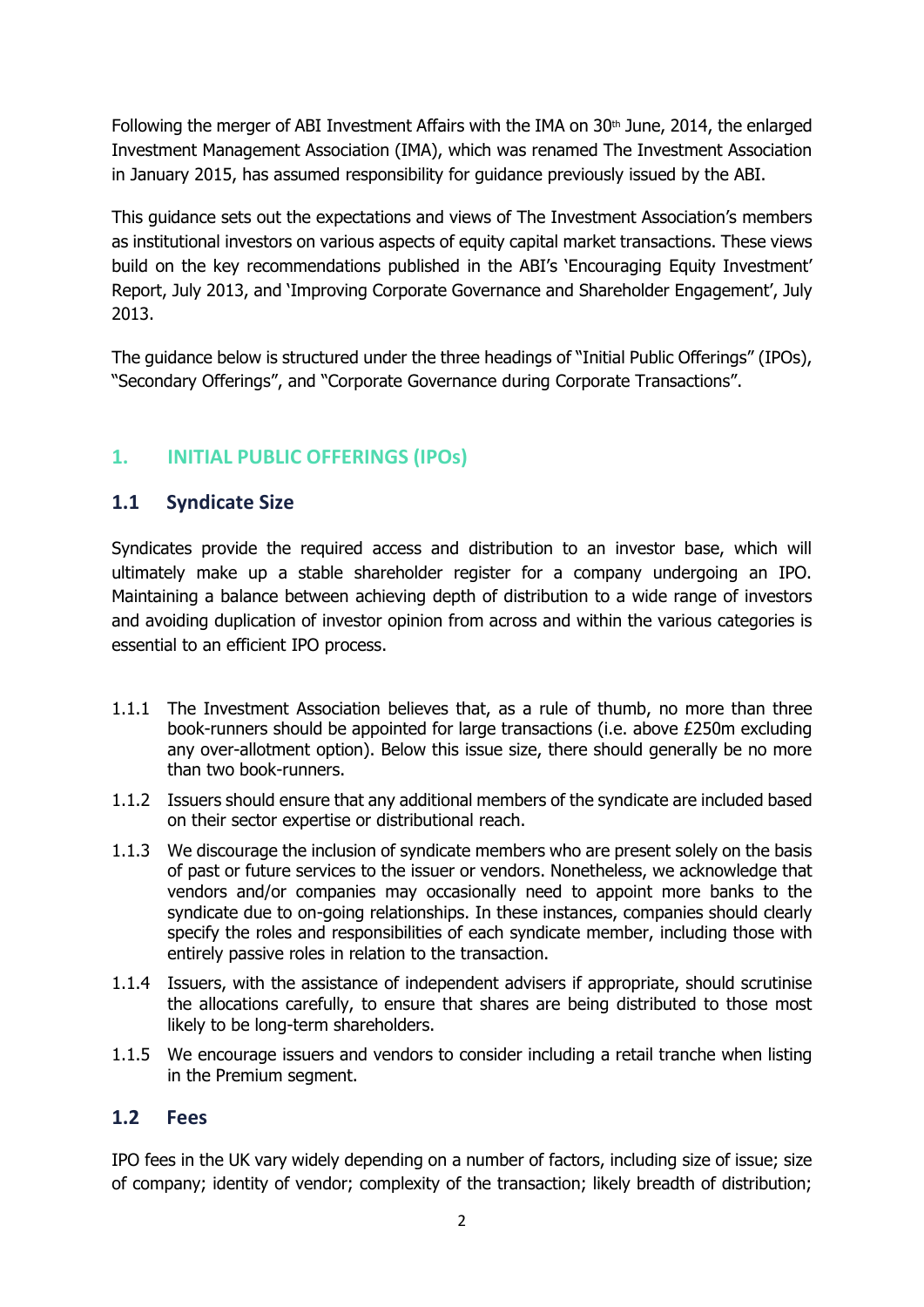and desirability of mandate. There remains amongst new investors at the IPO a significant concern with the overall level of fees.

- 1.2.1 There should be, as a matter of good practice, greater disclosure in the prospectus of all the fees paid for an IPO, including the maximum incentive fee, if any. This should include a breakdown of fees as a percentage of the size of the offering, and those fees that are independent of size, such as, but not limited to, independent advisers', lawyers' and accountants' fees. Syndicate members' individual fees should also be disclosed.
- 1.2.2 The final determination and payment of incentive fees in an IPO should be made either at the release of the first quarterly results of the issuer as a listed company or three months after listing (whichever of the two events occurs later). The amount paid should be disclosed to the market at the time of award.
- 1.2.3 The following criteria should be taken into consideration when awarding the incentive fee:
	- the stability of the share price in the newly listed environment:
	- the allocation of the shares of the issuer to a predominantly long-term shareholder base, as evidenced by the stability of the share register in the aftermarket;
	- the extent and quality of the syndicate research both during and after the IPO, in the eyes of the investor; and
	- the continuity of research coverage post IPO.
- 1.2.4 A mechanism should be established for investors to give input into the allocation of the incentive fee, but on an anonymous basis.

#### **1.3 Prospectus**

Market views on prospectuses include that they:

- are too detailed to be understood by retail investors;
- contain too many generic or boiler plate risk factors that obscure the most important risks and opportunities; and
- are too time consuming to fully consider, given the short time between the Pathfinder prospectus being issued and investors' meetings with management as part of the roadshow, resulting in some investors feeling ill-prepared for the company meeting.
- 1.3.1 We are strongly supportive of the UKLA's aim to reduce the amount of generic information in the prospectus. We encourage issuers, their Sponsors and lawyers to work with the UKLA to provide a document that is more succinct in providing the important information relevant to an investment decision.

#### **1.4 Sponsor Regime**

The Sponsor regime is fundamental to ensuring the effectiveness of the Premium equity market by:

 considering whether an issuer is suitable for admission and that admittance will not be detrimental to investors' interests;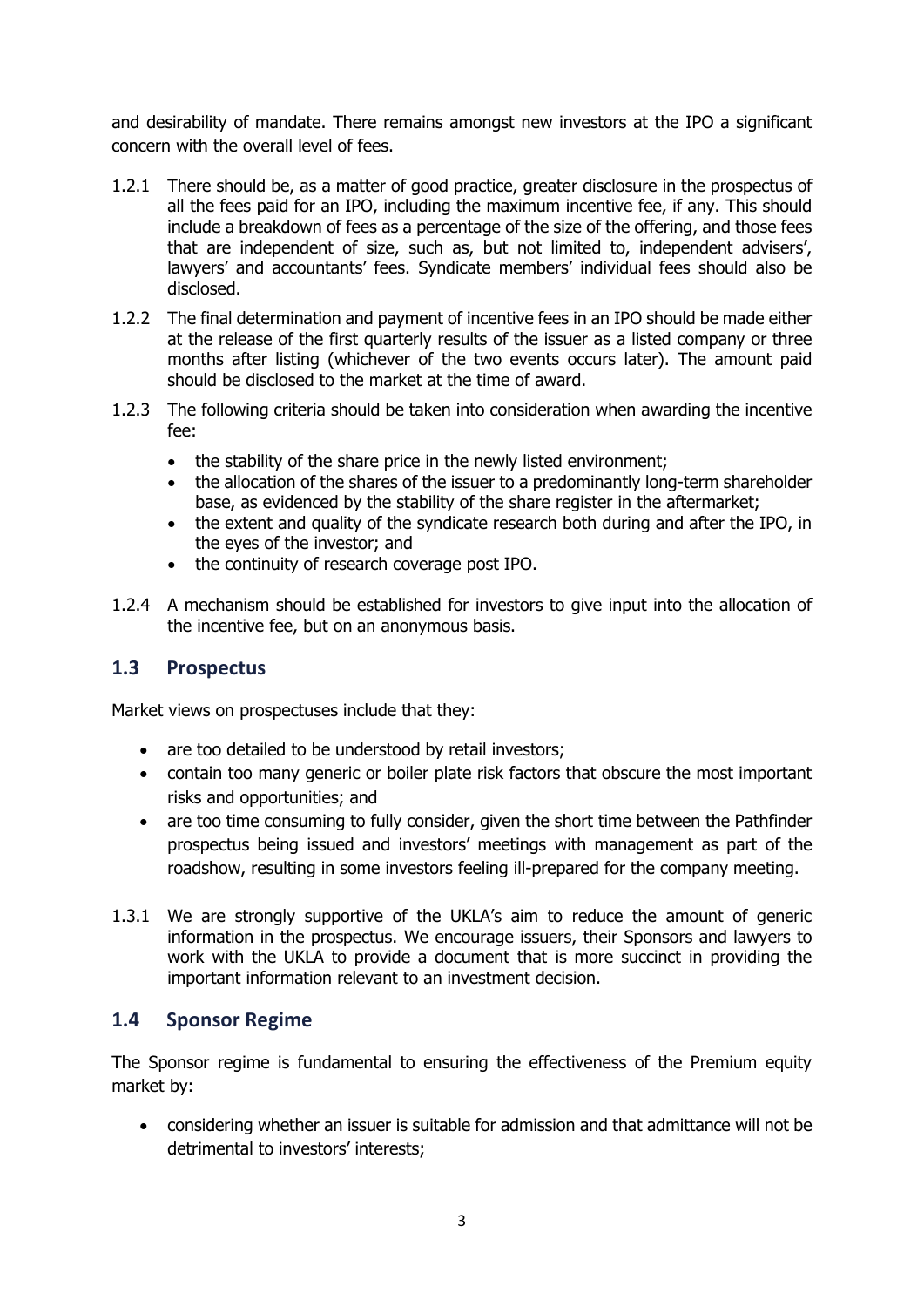- ensuring that issuers seeking a Premium listing understand the regulatory framework that they operate in; and
- providing the UKLA with assurance that the relevant rules have been complied with and that the issuer has established appropriate procedures and therefore meets the UKLA's eligibility criteria.

1.4.1 The Investment Association's members as institutional investors therefore expect:

- clarity on the role of the Sponsor in an IPO process so that the appointment is clear to market participants and distinguishable from the role of the lead book-runner(s);
- Sponsors to consider including an institutional 'stamp of approval' in relation to the suitability of the company for listing;
- any potential conflicts of interest that may arise if a Sponsor is also one of the lead distributors of an IPO, and so may be conflicted if there are any contentious issues with the company, to be managed and mitigated; and
- the Key Adviser for issuers who seek a flotation on the High Growth Segment of the Main Market should already be an approved Sponsor under the UK Listing Rules.

## **1.5 Role of the Independent Adviser**

In recent years, there has been an increase in the use of independent advisers ("IAs"). IAs are typically appointed by management teams or vendors who have limited, or less frequent experience of equity capital markets, or require extra resources to help them through the process.

Investors typically have limited contact with the IAs as part of the IPO process. However, they value the importance of a well-run syndicate and proper flow of information.

1.5.1 IAs should ensure that a syndicate is well managed; that the right information and advice is provided both to and by the issuer; and that the syndicate and issuer's interests are protected.

#### **2. SECONDARY OFFERINGS**

#### **2.1 Underwriting Capacity and Fees and Discounts**

There is sufficient primary and sub-underwriting capacity in the UK market. However, capacity from traditional sub-underwriters in the UK has fallen. Most parties agree that the split of risk and the reward for taking such risk between primary and sub-underwriters could be improved. Greater transparency and unbundling of fees will lead to greater reconciliation of risk with reward.

- 2.1.1 Companies should use deep discounts in rights issues in order to reduce the level of underwriting fees paid to both primary underwriters and sub-underwriters. They are also encouraged to reduce primary underwriting fees where possible, by getting firm undertakings from sub-underwriters before announcing the transaction.
- 2.1.2 The gross spread for rights issues and open offers should be unbundled, so that the amounts for advice, including document preparation, primary underwriting and sub-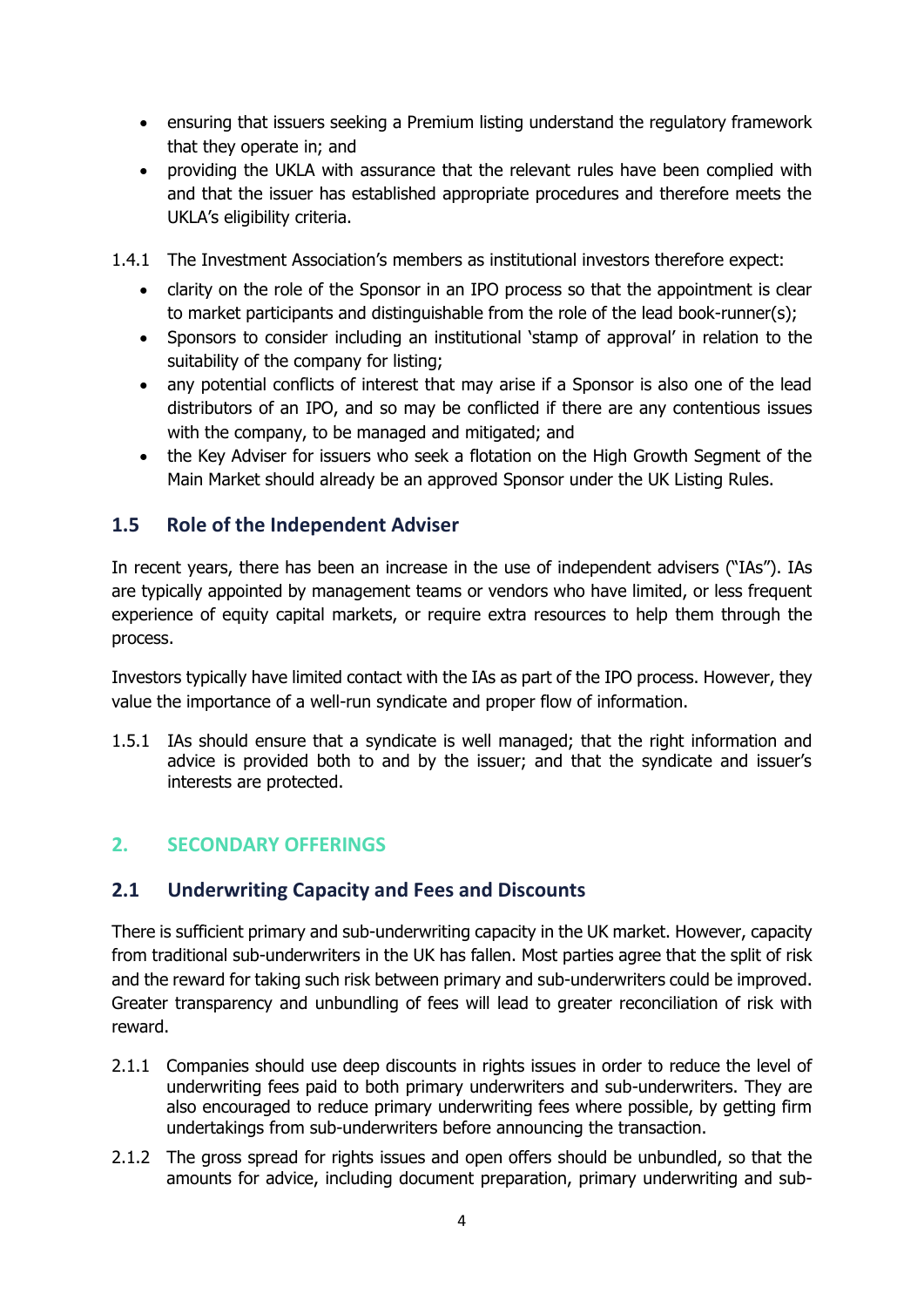underwriting are shown separately. These unbundled fees should be fully disclosed in the offering documents, along with disclosure of other rights issue related fees including, but not limited to, lawyers, accountants and independent advisers.

- 2.1.3 Investors would like to see disaggregated disclosure as a matter of best practice, despite there being no legal requirement for the disclosure of disaggregated fees.
- 2.1.4 Tendering for both primary and sub-underwriting should be pursued only if the unbundling of fees does not lead to a lowering of the overall fee levels.
- 2.1.5 We encourage both the buy-side and the sell-side to develop standard sub-underwriting agreements. This will help make the sub-underwriting process more efficient, particularly if institutions are engaged ahead of announcement, which in turn should result in a reduction in overall fees.
- 2.1.6 The aggregate fees charged, and the discounts to the mid-market price at the time of agreeing the placing, should be disclosed in the pricing announcement for non-preemptive placings.

#### **2.2 Timetables**

There are two parts to a timetable for pre-emptive issue:

- i. Private: before the transaction is publicly announced
- ii. Public: the period after announcement in which any general meeting and the offering will take place
- 2.2.1 Efforts should be made to shorten a pre-emptive timetable even further by examining ways to eliminate the physical distribution of documents and reducing the time needed by custodians to enact their clients' instructions to exercise.
- 2.2.2 We encourage the UKLA to investigate the feasibility of introducing a fast-track review process for time critical offerings. Issuers should expect to pay higher fees for any extra resources needed for the UKLA to provide this service.

#### **3. CORPORATE GOVERNANCE DURING CORPORATE TRANSACTIONS**

The Investment Association believes that non-executive directors are crucial to good governance; we are recommending structural measures to ensure that non-executives can maintain and assert independence during corporate transactions.

#### **3.1 Corporate Transactions and Independence**

In the context of a transaction, it is particularly important that non-executives are able to exercise their function of independent challenge effectively. Independence is more than the nature of the non-executive's connections with the company and extends to avoiding circumstances (which may involve a deficiency in internal structures and procedures) which may undermine, or appear to undermine, the ability of non-executive directors to act independently.